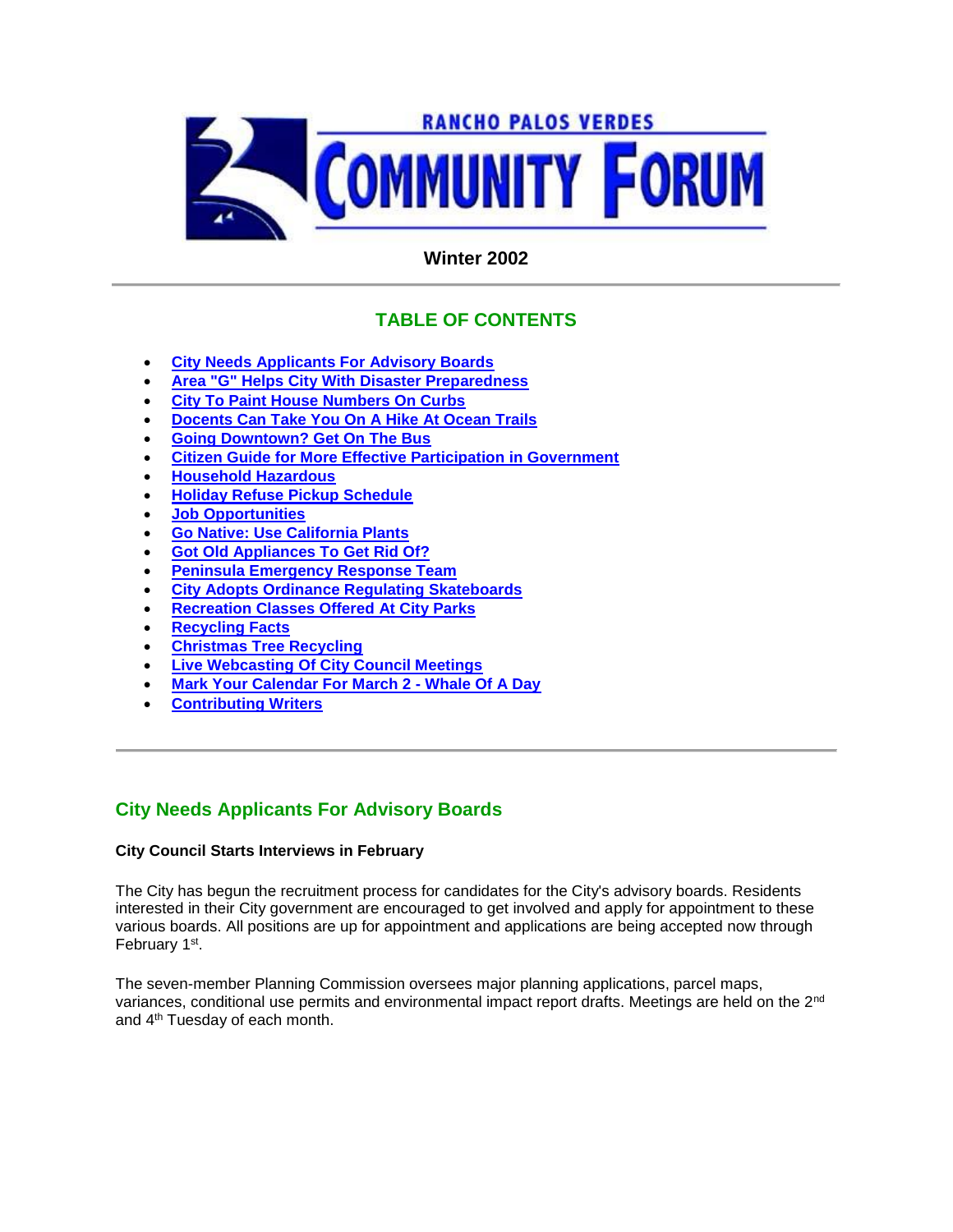The Traffic Committee, also with seven members, serves as a public forum for traffic-related issues including placement of stop signs, traffic signals, road modifications, safety devices and posted speed limits. The committee meets on the 4<sup>th</sup> Monday of each month.

The Recreation and Parks Committee is a seven-member committee that meets on the  $2<sup>nd</sup>$  Wednesday of the month. This committee is charged with gathering public comment on matters of park planning, development, and financial planning relative to the utilization of the City's park sites.

The View Restoration Commission was created in response to a citizen initiative approved by the voters of Rancho Palos Verdes in November 1989 and promotes the balancing of the rights of residents with foliage and the rights of residents to restore views from their property that have been impaired by foliage.

The Commission accomplishes its purpose through a process of view restoration permit application, site inspections, public hearings and decisions on the application. This Commission meets on the 1<sup>st</sup> and 3<sup>rd</sup> Thursday of the month. In addition, Commission members also participate in pre-application mediation meetings that are held 1-2 times a month. Serving on this Commission are ten members, including three alternates.

The Equestrian Committee addresses the issues associated with the maintenance of large domestic animals. Preferably, applicants for this Committee should be horse owners and be knowledgeable in the keeping and maintenance of large domestic animals. The Committee oversees the issuance of conditional large domestic animal permits pursuant to certain procedures, and the initiation of proceedings for abatement of public nuisances not in compliance with certain sections of the City code. This Committee meets on the  $2<sup>nd</sup>$  Thursday of the month and consists of up to nine members.

The seven member Finance Advisory Committee participates in the long-range analysis of the City's financial future during its annual review of the Five Year Financial Model prepared by staff. The Committee assists the City Council by reviewing other projects that may have a financial impact on the City.

These appointments are non-paying volunteer positions that require attendance at evening meetings; all appointments have a four-year term of office. To qualify for appointment, applicants must be a resident of the City of Rancho Palos Verdes.

Interviews for these boards will start during the month of February and applicants will be advised of the interview schedule by the City Clerk's Office.

Interested residents may request an application in writing or by telephoning the City Clerk's office, City Hall, 30940 Hawthorne Boulevard, Rancho Palos Verdes, CA 90275, telephone number 310-544-5208. Requests can also be e-mailed to CityClerk@rpv.com. More information about these advisory boards and an application can be downloaded from the City's website www.palosverdes.com/rpv.

## **Area "G" Helps City With Disaster Preparedness**

### **Pooling Resources and Making the Right Connections**

At the height of the Cold War when people were concerned about the threat of nuclear war, cities in Los Angeles County formed what used to be known as "civil defense" areas. The goal of these areas was to pool and improve coordination of resources. Cities in the South Bay formed Area "G" that included El Segundo, Gardena, Hawthorne, Hermosa Beach, Inglewood, Lawndale, Lomita, Manhattan Beach,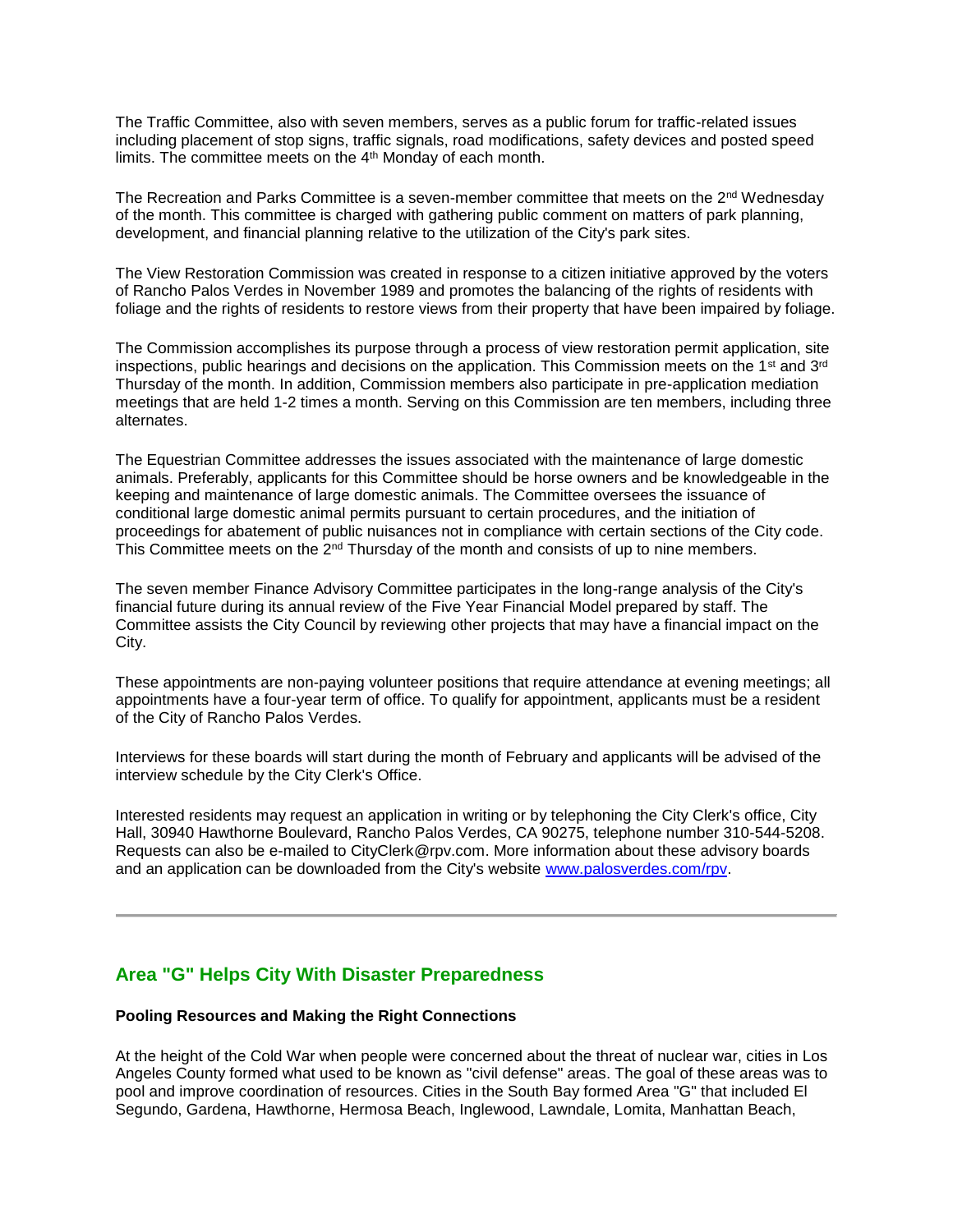Palos Verdes Estates, Rancho Palos Verdes, Redondo Beach, Rolling Hills Estates, Rolling Hills, Torrance and the unincorporated portions of Los Angeles County within the South Bay. Similar "areas" were formed throughout all of Los Angeles County.

Since the formation of these civil defense areas, and particularly after the breakup of the former Soviet Union, the areas broadened their scope of responsibility and developed an "all hazards" approach to disaster planning. The Cold War was replaced with earthquakes, fires, windstorms, floods, land movement, and technical hazards such as transportation accidents and incidents involving dangerous chemicals.

In the last few years, new issues have come under the purview of disaster planning: events such as tsunamis, power shortages, terrorism, cyber terrorism, and the threat of a pandemic.

### **Standardization of Equipment and Terminology**

In 1991 the Oakland-Berkeley Hills fire destroyed 3000 homes. Efforts to extinguish that fire were hampered by the lack of standardization in terminology and equipment used by fire fighting agencies. For example, when the local fire department requested "aerial support," the California Division of Forestry (CDF) responded with a spotter aircraft that reports the location of a fire. Instead, the fire department wanted a water dropping aircraft to help fight the fire. Surrounding area fire companies that responded to the fire found that their hose couplings did not fit the local fire hydrants. Oakland had the necessary adapters in the fire stations, but not at the scene of the fire.

The Oakland tragedy resulted in the California Legislature passing the Standardized Emergency Management System (SEMS) legislation that set uniformity throughout the State for all disaster management efforts.

#### **Local Support And Training: Mutual Aid**

In times of normalcy, Area G assists its members with disaster planning and training, and plays the very important role of liaison between the cities and the Los Angeles County Office of Emergency Management (OEM), the Governor's Office of Emergency Services (OES), and the Federal Emergency Management Agency (FEMA).

Along with our neighboring cities on the Peninsula, Rancho Palos Verdes provides financial support for Area G according to a cost sharing formula developed in the 1960's.

To help other cities in times of disaster, Area G has a mutual aid or reciprocal arrangement and, when needed, our coordinator reports to the Los Angeles County Emergency Operations (EOC) center to serve as the liaison for the affected cities.

Mike Martinet is our Area "G" Coordinator and he has 13 years of experience in emergency and disaster management in addition to training at OES' California Specialized Training Institute and FEMA's Emergency Management Institute. The next training session that Mr. Martinet has planned for Rancho Palos Verdes employees is how to deal with the process of post disaster cost recovery.

### **City To Paint House Numbers On Curbs**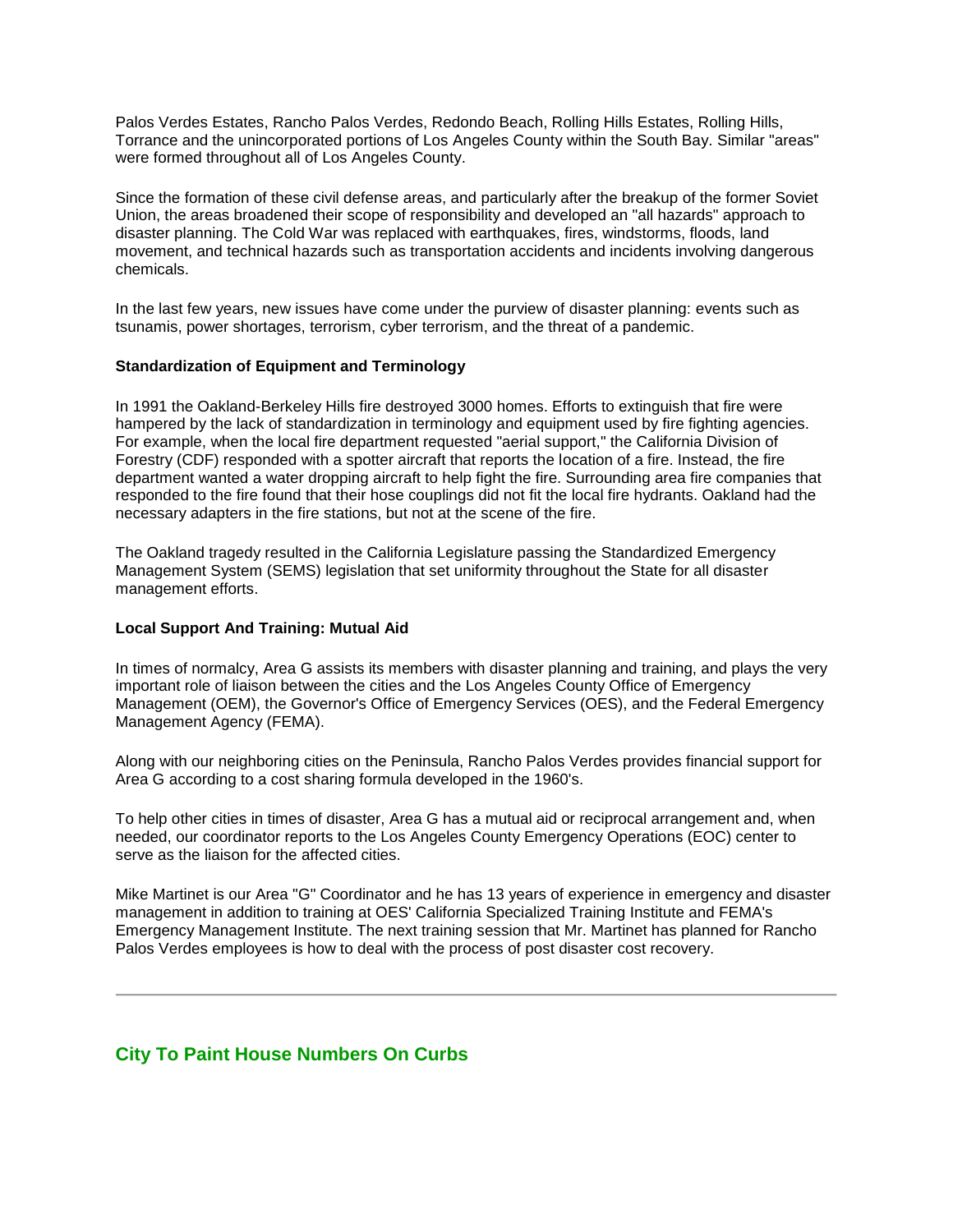Although curb painting serves a useful purpose for emergency service vehicles and for visitors trying to locate a home, over the years the City has received many complaints from residents about the pricing and collection tactics used by some of the private contractors who do this work.

Starting this coming spring, the City will start painting house numbers on street curbs as part of the annual residential overlay and slurry seal program. Residents will be notified well in advance of the start of this program and will be given the opportunity to notify the City if they do not wish their house number to be painted on the curb.

The annual cost to the City for this program is \$7,500 and it will be paid for out of the City's general fund.

## **Docents Can Take You On A Hike At Ocean Trails**

### **Offered Free To The Public**

Los Serenos de Point Vicente docents continue to conduct guided tours of Ocean Trails. These hikes begin at the public parking lot on La Rotonda Drive just off Palos Verdes Drive South and take place on paved, gently sloping trails along the bluff edge and though the habitat corridor. Docents provide information about the history, geology, marine ecology, and habitat restoration work of the Ocean Trails project. Participants are advised to wear comfortable shoes and a hat and to bring bottled water. Tours last about an hour and reservations are not required. Upcoming tours are scheduled for Sunday, February 24 at 3:00 p.m. and Sunday, March 24 at 3:00 p.m.

The docents also offer hikes at Abalone Cove Shoreline Park and at Ladera Linda Community Center. These hikes are ideal for scout groups, schools, families or anyone interested in learning more about the Palos Verdes Peninsula. Reservations are required for these hikes and there is a nominal fee. For more information, call the hike line at (310) 377-0360, extension 309.

## **Going Downtown? Get On The Bus**

### **PV Transit Provides Regional Connections**

PV Transit, the little green and white buses you see around the Peninsula, provides connections to regional transit lines serving downtown Los Angeles and other areas. PV Transit operates Monday through Friday and runs five routes that serve residential, school, and commercial areas on the Peninsula; four of the routes connect at the Peninsula Library.

The adult PV Transit fare is \$2.00 and transfers to the MTA routes are free. You can contact PV Transit at 544-7108 or at their website at palosverdes.com/pvtransit/ for more information on how to transfer between PV Transit and the following routes:

**MTA Route 444** provides daily service between the Peninsula communities and downtown Los Angeles. The route begins on PV Drive South and travels north on Hawthorne Boulevard to Artesia Boulevard. The route travels on the Harbor Transitway to downtown Los Angeles. Service is provided between 5:00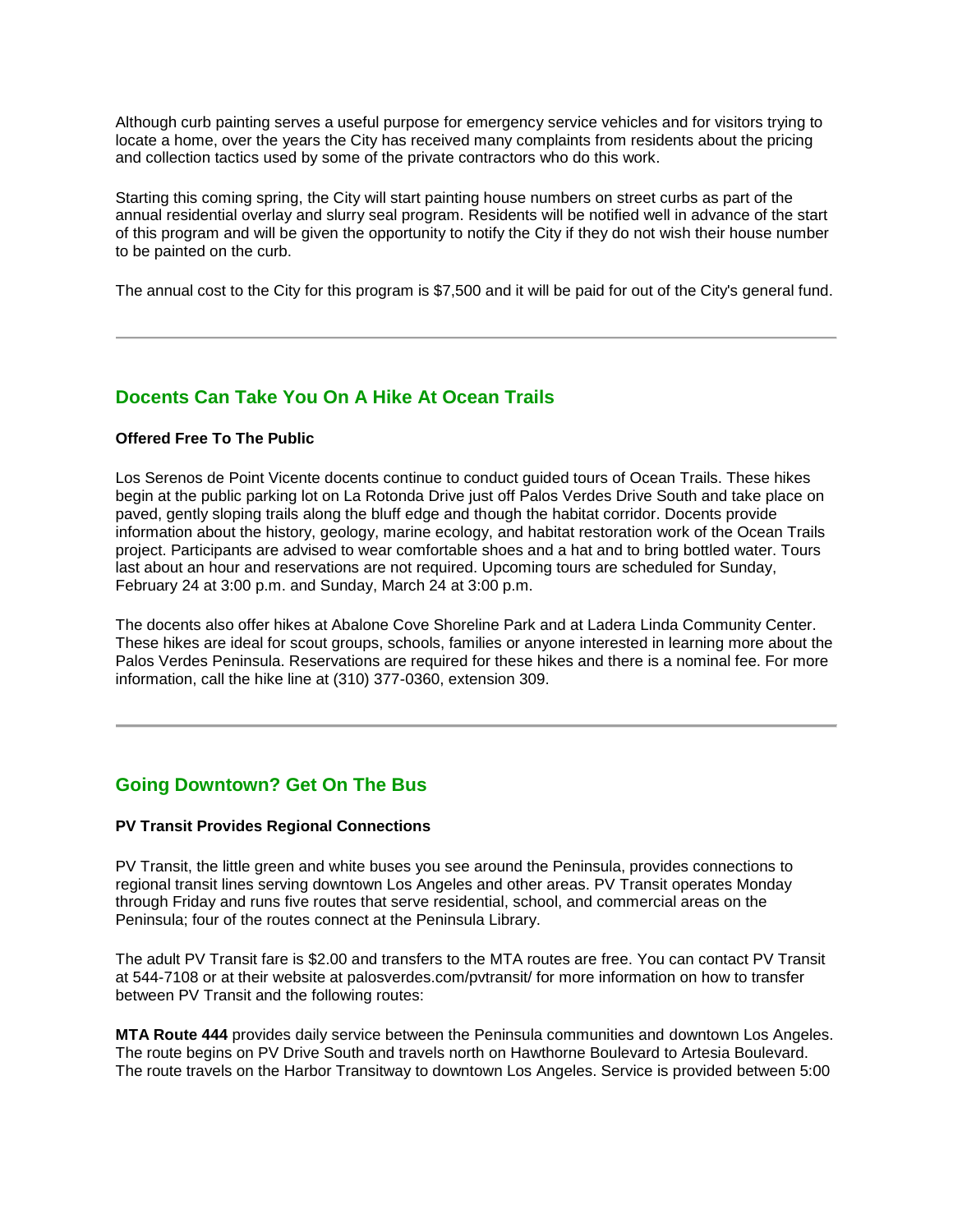a.m. and 8:38 p.m. and operates every 30-60 minutes. For additional information call 1-800-COMMUTE or use the MTA's website at www.mta.net.

The Los Angeles Department of Transportation's (LADOT) **Route 448** provides service between the Peninsula and downtown Los Angeles. The route starts on Crest Road at Crenshaw and then travels north on Hawthorne Boulevard to Pacific Coast Highway. Route 448 serves downtown Los Angeles via the Harbor Transitway. Four trips are operated daily during the AM/PM periods. For additional information call 1-800-COMMUTE or use LADOT's website at www.ladottransit.com.

## **Citizen Guide for More Effective Participation in Government**

As part of his graduate work in earning a Master's degree in Public Administration, Greg Pfost, the City's Deputy Planning Director, prepared a study on citizen participation in government. The purpose for conducting the study was to provide citizens with better tools to effectively approach decision-makers.

Greg polled 32 planning directors in Orange County for this study. The survey instrument was a selfadministered survey/questionnaire that focused on the approach that citizens use in working with decision-makers. A total of 29 questions were asked of the respondents. Of the 32 surveys mailed, 21 (or 65.6%) were returned and used in the study.

The study found that there might be a better way for citizens to more effectively work with decisionmakers and build more productive relationships. It is Greg's opinion that any improvement in the process that would create a more participatory and effective citizenry would result in a positive effect on cities and the country, thus creating a better place to live.

The final product of his research, survey and analysis was the preparation of a brochure entitled, *"How to be More Effective with Decision Makers - A Guide for Citizens on What to Do and What Not to Do When Approaching Decision Makers"*. The brochure gives citizens direction on the best and worst ways to approach decision-makers.

The City has elected to use Greg's brochure as a handout at City Council and Planning Commission meetings and at City Hall. Feel free to pick up a copy at City Hall or call the City and one can be mailed to you.

## **Household Hazardous**

### **Hermosa Beach to Host Winter Round-Up**

Rancho Palos Verdes holds annual roundups year during the late spring and early summer months. If you need to dispose of paint, household and car batteries, cleaners, turpentine, pesticides, herbicides, etc. sooner, try the Hermosa Beach roundup on Saturday January 26, 2002. The roundup starts at 9:00 a.m. and runs until 3:00 p.m. at Clark Stadium located on Valley Drive between 8<sup>th</sup> Street and 11<sup>th</sup> Street in Hermosa Beach.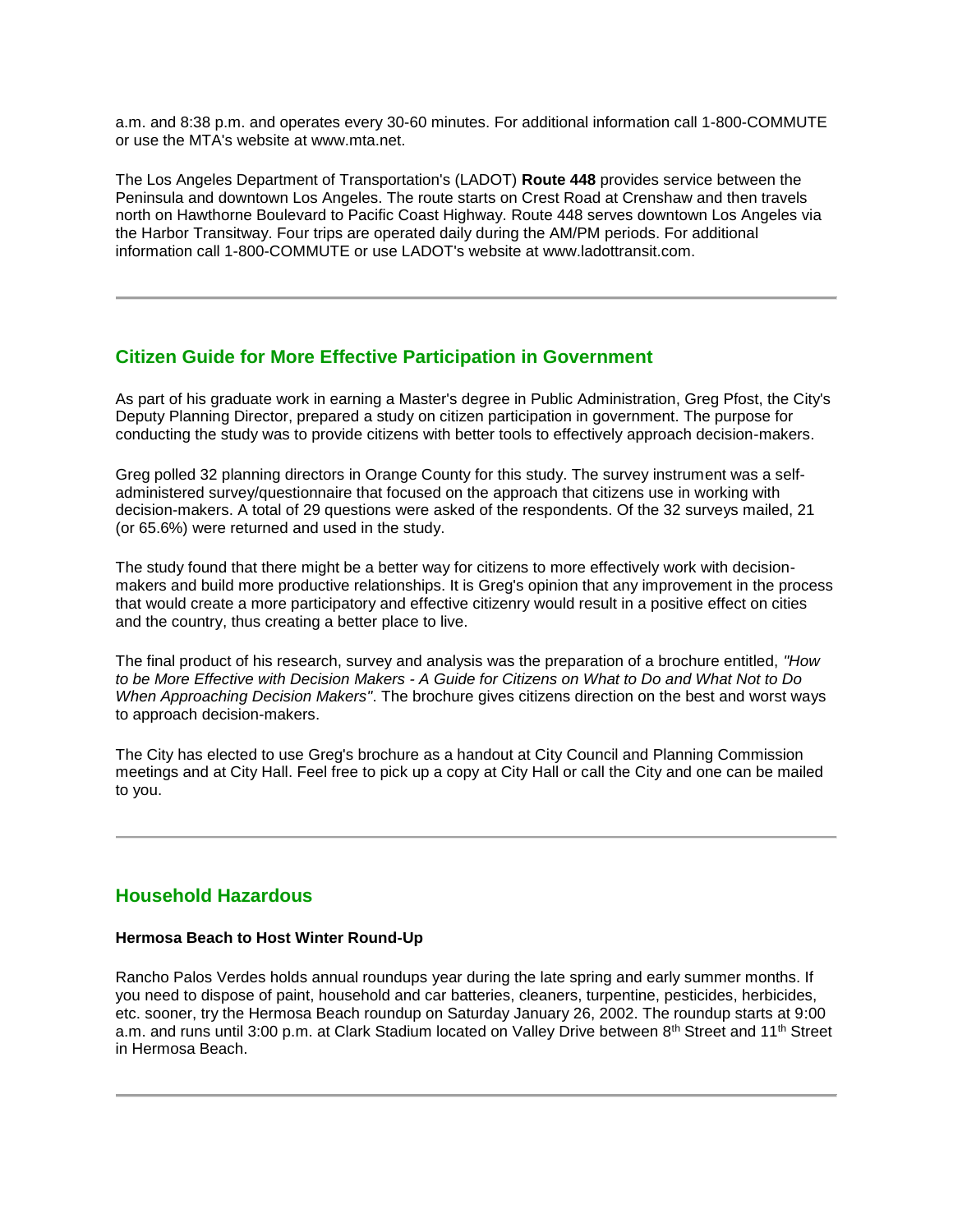## **Holiday Refuse Pickup Schedule**

Leave all containers at the curb by 7 a.m. on collection day.

### **Waste Management (310) 830-7100**

January 2002: There will no service on New Year's Day, Tuesday, January 1. Trash and recyclables scheduled for pick up on that date will instead be picked up on Wednesday, January 2. There will be no change in the Thursday and Friday collections.

February, March and April: No Changes

### **Ivy Rubbish (310) 530-2899**

January: There will be trash collection as usual. Recycling pick-up scheduled for Tuesday, January 1 will instead be picked up on Friday, January 4.

February, March and April: No Changes

Remember, if you are you 65 or older, call your hauler and ask for the senior citizen discount.

### **JOB OPPORTUNITIES**

#### **Year-round Part-time Recreation Leader**

The Rancho Palos Verdes Recreation and Parks Department is accepting applications for the position of Recreation Leader.

The pay range is \$6.98 - \$9.09 per hour.

Opportunities are also available for working with REACH, a dynamic program for youth, teens and adults with developmental disabilities. Program hours are weekdays, evenings and weekends.

> Applicant must be a high school graduate, have a valid California Driver's License, and be at least 18 years old.

> > Call 310-377-0360 For an City application.

If you enjoy working with the public in a variety of park settings, learning about the daily operations of local government, and maintaining a flexible work schedule, apply NOW!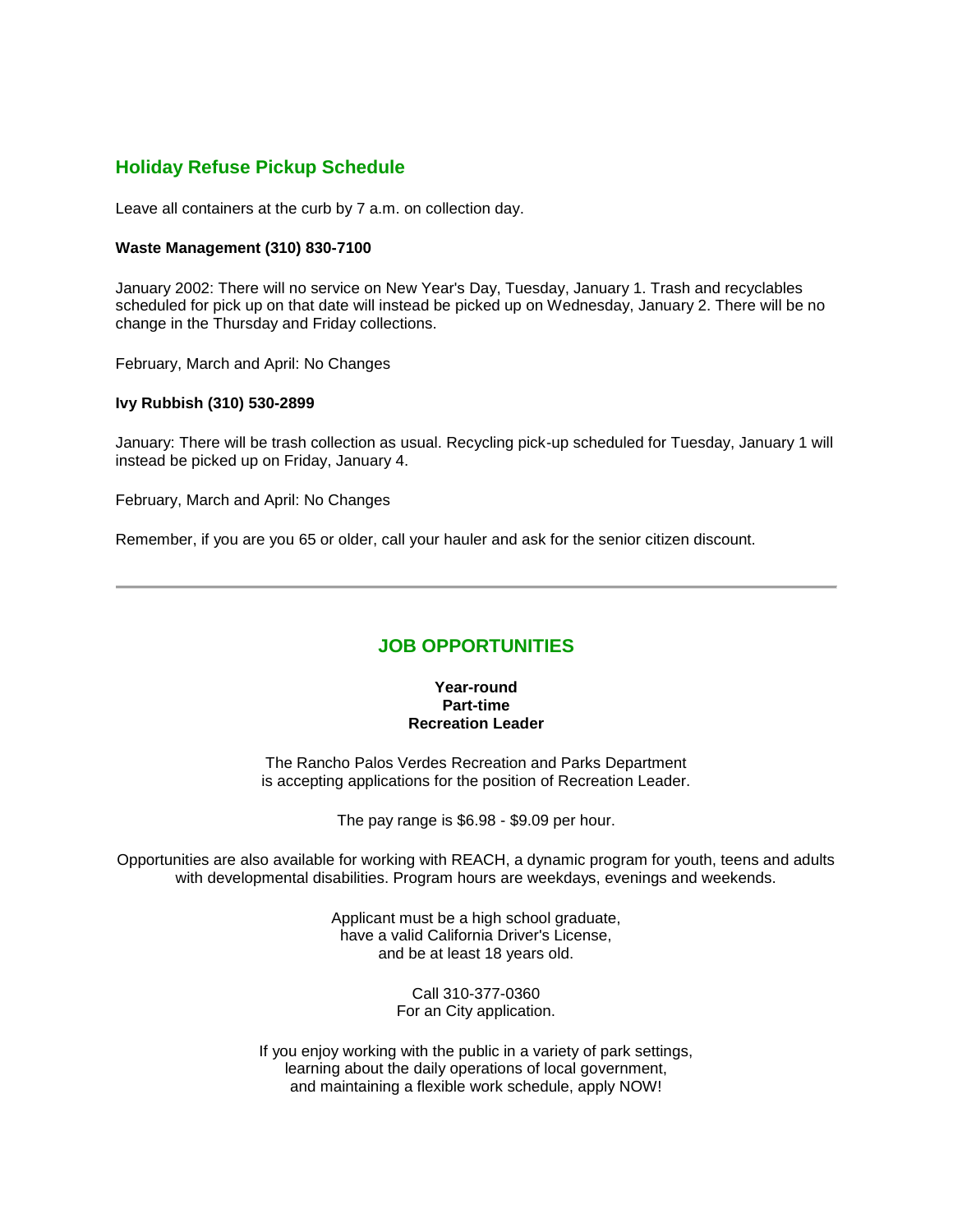## **Go Native: Use California Plants**

Homeowners looking for ways to decrease their monthly utility bills should consider planting drought tolerant native plants as part of their landscaping plan. Our climate on the Palos Verdes Peninsula is semi-arid and prone to long term drought conditions. California native plants are adapted to this type of climate and will thrive under dry conditions that cause many other common species to wither away. As an added bonus, California native plants are often pest resistant and require less care and fertilizer than non-natives.

Besides saving money on your water bill, the use of native plants makes sense from an environmental point of view as well. Although the City is striving to protect as much of the remaining open space as possible, the fact is that most of the original natural habitat has been lost due to development. By incorporating native plants into your landscaping, you can help to provide support for the native animals and insects that remain on the Peninsula. Using natives can also help to decrease the risk of invasive plants escaping from our gardens and crowding out native species in the remaining open spaces.

The size and diversity of native California plants is truly impressive and many of them offer beautiful foliage, interesting forms and abundant flowers. In recent years, the availability of these plants has greatly improved, making it easier to incorporate them into your landscaping. Here are just a few of the wonderful native plants that are available.

Black Sage (Salvia mellifera) - An upright plant, 2 to 5 feet tall, with very aromatic dark green leaves and noticeable pale blue flower clusters at nodes on long branches from April through June. This plant is most frequently used for slope stabilization and is highly adaptable to all dry, exposed landscapes.

Bush Poppy (Dendromecon sp.) - A large evergreen shrub that offers rich grey-green foliage and produces an intense display of sulpher yellow flowers from early spring into summer. Loose, well-drained soils, full sun and no summer water are basic requirements.

California Poppy (Eschscholzia californica) - The California state flower, this perennial shrub is 6 to 15 inches high with grey to green divided foliage and basal branches. Showy pale to deep yellow, or orange flowers occur early spring through summer. This plant prefers heavy, well-draining soil and regular winter moisture. In many gardens it is treated as an annual and can be encouraged to bloom longer if the dead flowers are removed. Best if grown from seed.

California Sunflower Bush (Encelia californica) - A many-branched evergreen shrub, 2 to 4 feet high and spreading 3 to 6 feet wide. Showy displays of yellow daisy-like flowers cover the plant from May through June. It is a popular slope and naturalizing plant that tolerates clay soils, sun and wind.

California Tree Mallow (Lavatera assurgentiflora) - A large evergreen shrub to small tree, growing 10 to 15 feet high and 10 to 18 feet wide. Maple-like leaves are pale green and 2 to 4 inches across. Showy rose and white flowers, with distinctive veins, occur most heavily from March through June. It grows rapidly from seed or containers and is used for quick effects. Pruning can control size, density of foliage and can reveal the strong branch structure. Considered short-lived, to 10 years, but makes a good accent and specimen plant at early ages.

Catalina Perfume Currant (Ribes viburnifolium) - An evergreen clumping plant, that grows to 3 feet high and 4 to 5 feet wide, with many long basal branches. It has rich, dark green leathery leaves that provide a pleasant fragrance when wet or crushed. Use as a ground cover under trees and in other areas of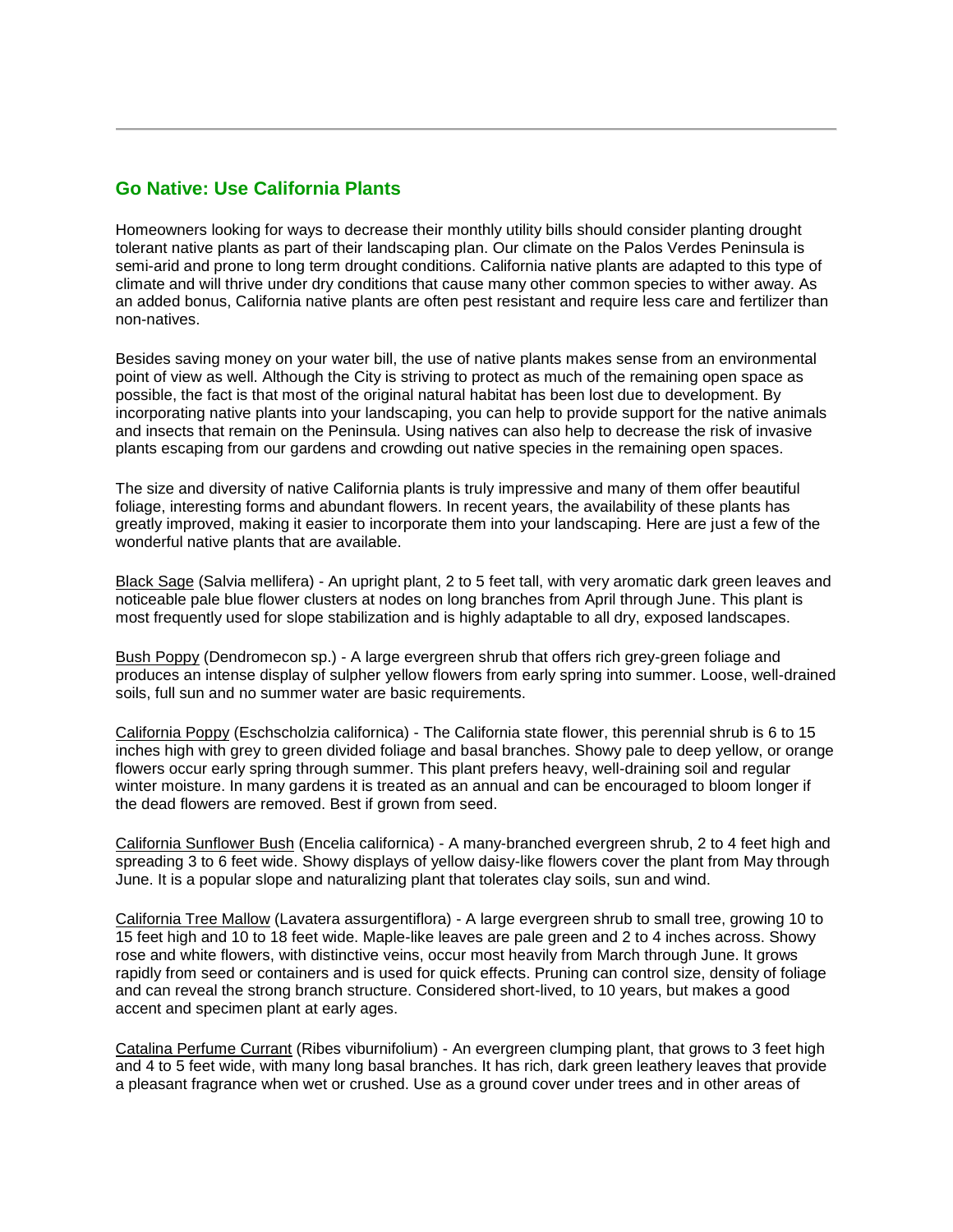shade and dry soils. Tolerates heavy and clay soils on well draining slopes and works well on banks for erosion control.

Lemonade Berry (Rhus integrifolia) - An evergreen shrub 4 to 15 feet high and 6 to 15 feet wide. This plant has thick, leathery leaves that are rounded with lightly toothed edges and strong veins on the underside. Noticeable clusters of pink to white flowers occur February through March, followed by flat berries ¼ to ½ inch long which taste like sour lemon. Tolerates salt air and constant wind. It can be easily shaped into a hedge, small tree or can be espaliered.

Wild Lilac (Ceanothus sp.) - With over 40 varieties to choose from, this is one of the most popular California natives. This plant species can be found in the form ground covers, shrubs and small trees. Most varieties have small dark green deeply veined leaves and deep blue flowers that occur in dense clusters. A great accent plant, but tends to be short-lived, 8 to 15 years, and prefers coarse, welldraining soils (can be subject to root rot if over watered).

Woolly Blue Curls (Trichostema lanatum) - A small evergreen shrub, with an open branching habit. Distinctive blue-purple flowers on long stalks occur from spring into summer. Leaves are narrow, 1 to 2 inches long, dark green on top and covered with white hairs below. This is a striking accent plant when in bloom, in mixed wildflower beds and for naturalizing. It needs good drainage, full sun to part shade, and no summer water.

This is just a small sample of the many wonderful plants that are available. So the next time you are considering new plants for your garden, go native and use California native plants. They're beautiful, practical and they can save you money.

## **Got Old Appliances To Get Rid Of?**

If you have old appliances-refrigerators, microwaves, and ovens that are in good working condition, call and donate them to one of the various charities such as Goodwill (562) 435-7741, Salvation Army (800) 958-7825 or, United Cancer Research (800) 443-4224.

### **Peninsula Emergency Response Team**

### **Volunteer To Do The Most Good For The Most People**

The Peninsula Emergency Response Team or "PERT" is a group of Peninsula residents trained to assist their families, neighbors and the community in the event of any disaster. PERT is used to supplement the efforts of fire, law enforcement and other emergency response teams during disasters such as earthquakes, fires and severe weather. Members are trained in fire suppression, search and rescue efforts, first aid and CPR, utility control, disaster medicine and how to handle hazardous materials.

The goals of PERT are to prepare your family and home to survive, to protect yourself first so you will be able to help others, to assist your family and neighbors in the event of a disaster and, to work as part of an emergency response team. Rancho Palos Verdes has been providing support to the PERT program since 1995 by purchasing supplies and jackets for its members.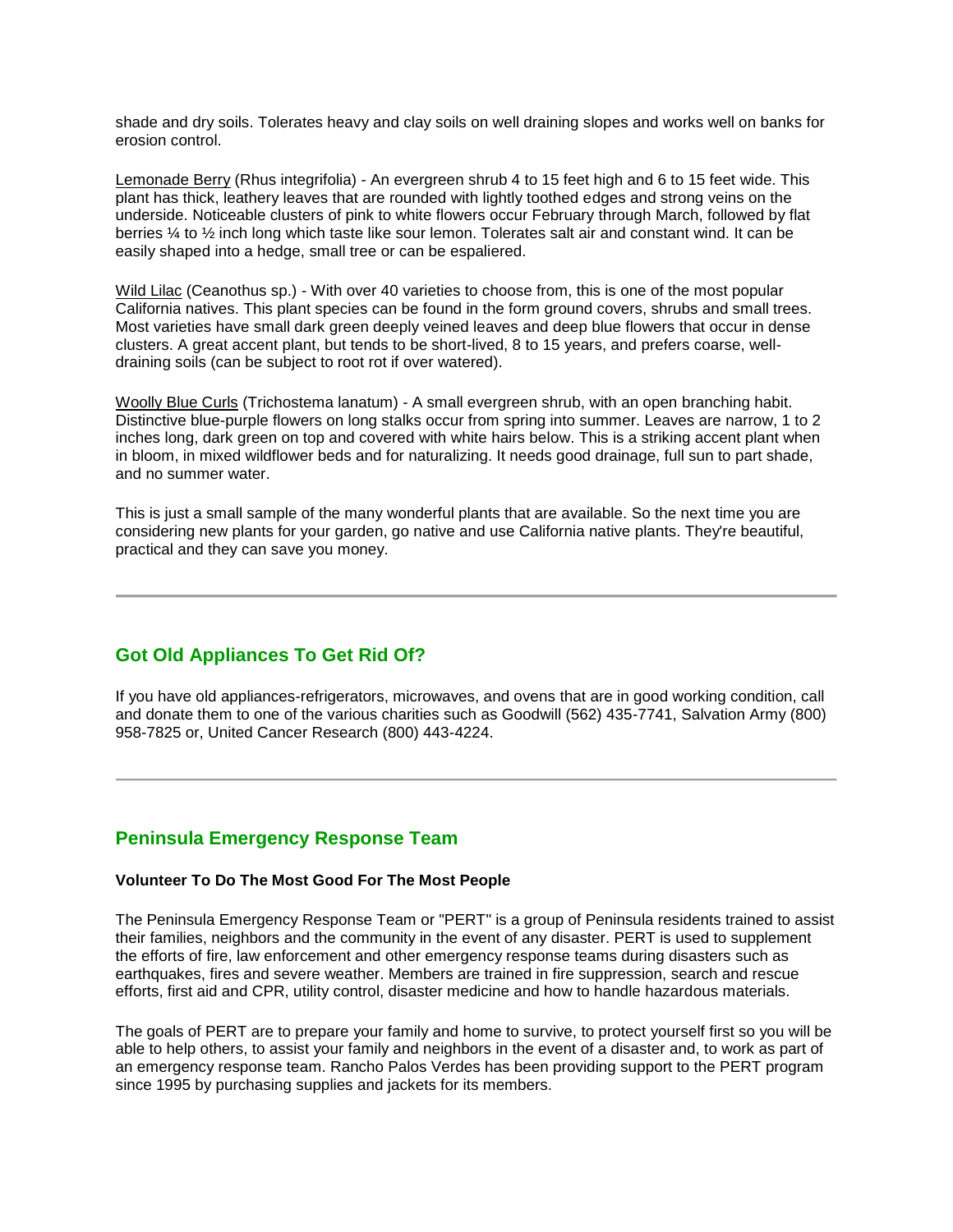The next training session for PERT starts on Wednesday, January 9, 2002 and will run for seven consecutive Wednesday nights through February 20. Classes are held at Peck Park Community Center located at 560 North Western Avenue in San Pedro. Classes are from 7:00 P.M. until 9:30 P.M. Registration for the classes is limited to 30 students.

Participants must be at least 18 years old, be a resident of Rancho Palos Verdes, Rolling Hills or Rolling Hills Estates, be willing to make a long term commitment to the group and be physically capable of moderately strenuous activity. For more information, contact Sergeant Dave Rozas with the Los Angeles County Sheriff - Lomita Station - at (310) 891-3227.

## **City Adopts Ordinance Regulating Skateboards**

### **Signs to be Posted Citing Municipal Code**

The City Council just recently adopted an ordinance prohibiting the use of skateboards, roller skates, inline skates and scooters on public and private property where notice of the prohibition has been posted. This ordinance becomes effective in early January 2002.

This ordinance was adopted after the City had received complaints from local shopping centers about the danger to pedestrians and motorists posed by the use of these devices.

Violation of this ordinance is an infraction and is punishable by a fine not exceeding one hundred dollars for the first violation. The second and third violations within a one year period carry a fine of two hundred and five hundred dollars respectively.

## **Recreation Classes Offered At City Parks**

Winter 2002 privatized recreation classes will be held at City park sites. If you are interested in attending these classes, please call the following instructors or pick up registration information at Hesse Park.

**Cherie Ackerman (310) 547-5073** Tap and Children's Combo Dance (4 years - Adult)

**Miwa Aiba (310) 371-5330** Love Yourself, Heal Your Life workshop (Adult)

**Ann Bosma (310) 375-2064** Aerobic Dancing: Lite Impact (Adult)

**Kim Egan (310) 530-8762** Mommy & Me (Birth to Crawling)

**Jacquelyn Fernandez (310) 377-2965**  Exercise & Dance Fitness (Adult)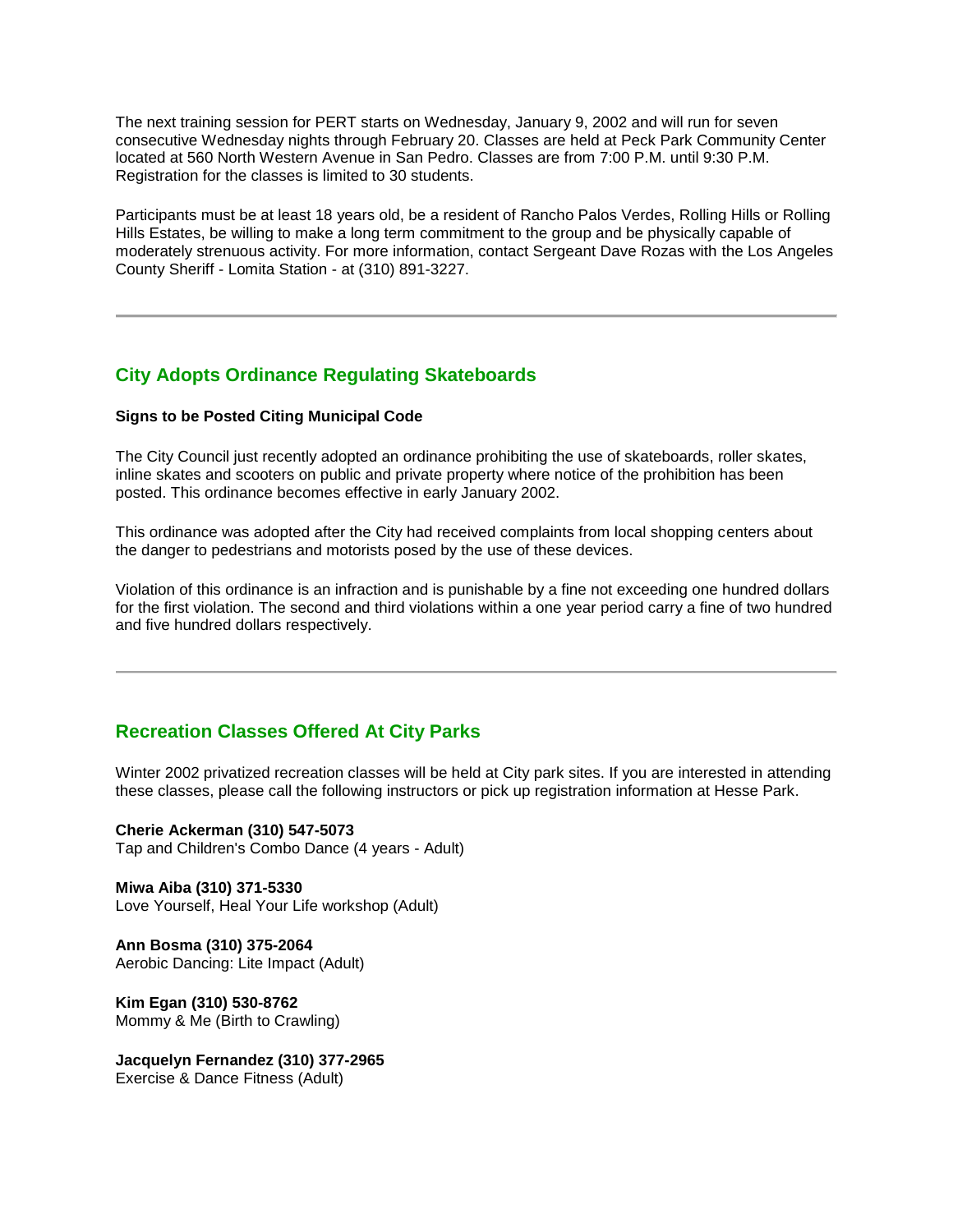**Richard Goodman (310) 548-3207** Tai Chi Chuan (Adult)

**Janusz Haka (310) 944-9550** Art Class for Kids (8 years & older)

**Karin Koralek (310) 374-6612** Yoga (Adult)

**Sean McRoberts (310) 293-4890** Tennis -Beg./Int./Adv. (7 years-Adult) Pee Wee Tennis (4-6 years)

**Jeanne Murphy (310) 377-8507**  Ladies Exercise (Adult)

**Sachiye Nakano (310) 544-1624**  Bones for Life (Adult)

**Walt Ordway (310) 541-4007** Amateur Radio for the Beginner (Teen, Adult)

**Christina Ross (310) 377-3927** Movement for Health: Tao Yin Fa - Chi Gong (Adult)

**Barry Sacks (310) 519-4622** Mommy & Me (18 - 30 months) Wee Tots  $(2  $\frac{1}{2}$  - 4 years)$ Winter Outdoor Adventures (5-10 years)

**Suika Education, Inc. (310) 323-5221** Suika Baby Club (Birth-3 years) Suika Toddlers Club (3-5 years)

**Carla Walker (310) 521-9471** Tennis for Youth (2-10 years)

The Recreation & Parks Department is seeking instructors for a variety of classes for all ages, including children's cooking classes, youth arts & crafts classes, adult ESL classes, youth science & nature classes, youth sports programs, and more. If you are interested in teaching at one of the City park sites, please call the Recreation Program Supervisor at (310) 544-5267.

## **Recycling Facts**

- Last year the City received \$120,000 of revenue from the California Redemption Value (CRV) for recycling of aluminum cans, glass and plastic bottles.
- This money was spent on beautification grants, median improvements and a total of \$6,000 was awarded to the 24 residents who won the "Recycler of the Month" awards.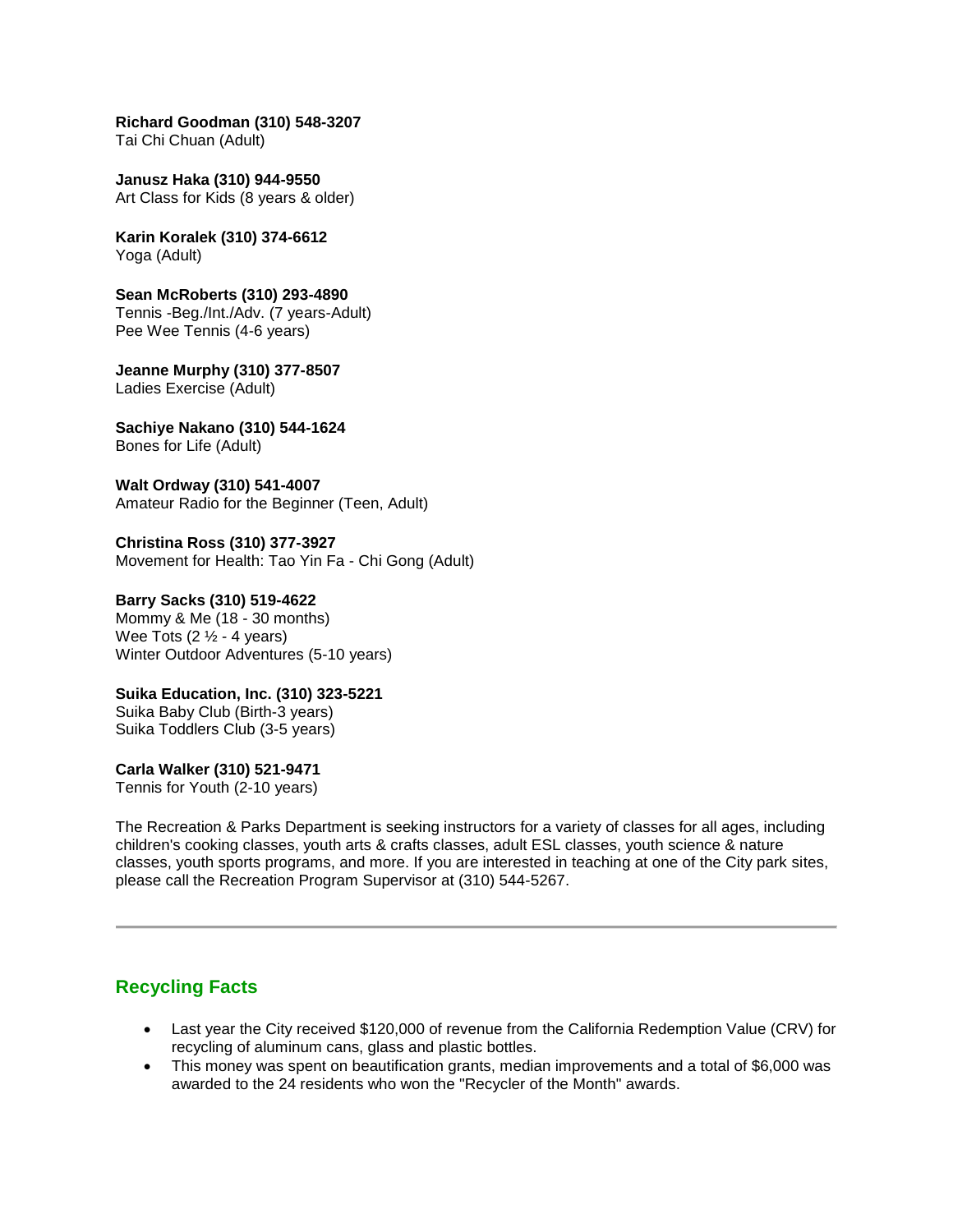- The City also received \$80,000 from the sale of all recyclables such as paper, cardboard, aluminum, glass and plastics.
- Newspaper has the highest collection rate, followed by glass and plastics (milk, water and soda bottles).
- To-date the City is in the low 40 percentile in meeting the State mandated fifty percent reduction in the amount of refuse sent to landfills.
- Over 30% of the City's waste is "green waste" but only 15% of it is being recycled.
- Green Waste is picked up on the second collection day of the week.

## **Christmas Tree Recycling**

Leave your Christmas trees at the curb on your regular green waste recycling day (last pickup of the week). Make sure you remove the base and any ornaments (including any tinsel or garlands) before putting the tree out at the curb. You don't have to cut the tree into smaller pieces. Flocked trees will also be picked up and recycled.

If you live in a multi family complex such as a condominium, apartment or town home, ask your management company or homeowners association where the designated drop-off location is for the trees.

## **Live Webcasting Of City Council Meetings**

### **Visit Website For This Pilot Project**

The City had its first "livecasting" of Council meetings on December 4. The success of this event was due to the diligent efforts of Palos Verdes on the Net (PVNet). This is a pilot project and its goal is to enable anyone at any location to to view a live City Council meeting over the Internet. To view this livecasting, you need only Real Player software on your computer and connection to the City's website over the Internet.

Instructions to obtain Real Player are already on the Video page at http://www.palosverdes.com/rpv/video. A Quick Link to the live webcast can be found on the City Council page as well as at the News, Information and Other Links page of the City's website.

The RPV website already provides on-demand archived video replays of recent City Council and Planning Commission meetings. On-demand archived replays are available to view within two business days after the meeting. To view the meeting, just go the News, Information and Other Links page of the City's website, scroll down to the "Videos And Public Service Announcements" tab.

### **Mark Your Calendar For March 2 - Whale Of A Day**